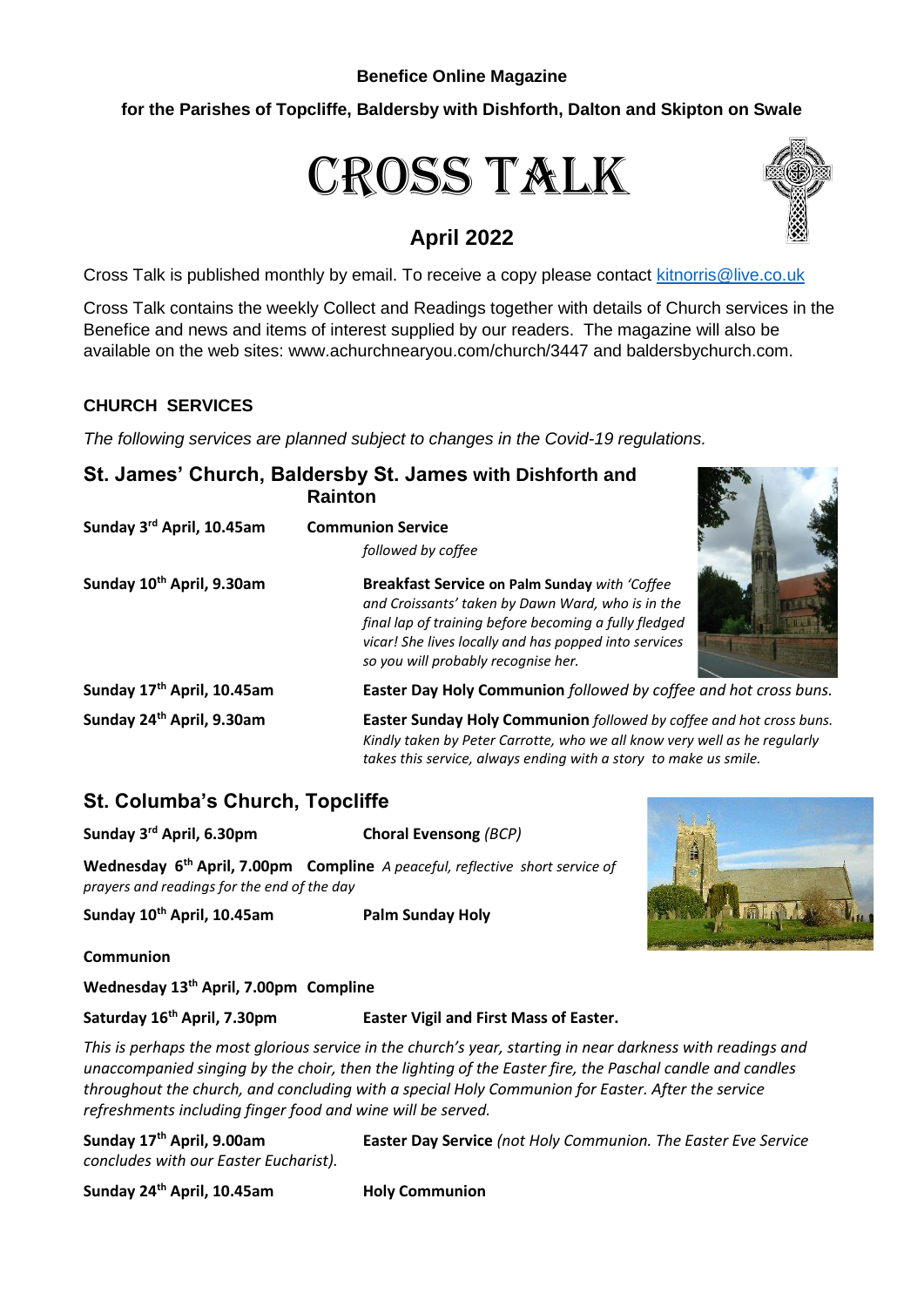# **St John the Evangelist Church, Dalton**

**Sunday 3rd April, 11am Family Service**

**Sunday 17th April, 11am Easter Service** *followed by* 

*an Easter Egg Hunt for children.*



# **Collects and Readings for the 5th Sunday of Lent to 2nd Sunday of Easter**

*(Page numbers refer to the Common Worship Lectionary.)*

# **Sunday 3rd April : 5th Sunday of Lent**

# **Collect**

Most Merciful God, who by the death and resurrection of your Son Jesus Christ delivered and saved the world: grant that by faith in him who suffered on the cross we may triumph in the power of his victory; through Jesus Christ your Son our Lord, who is alive and reigns with you. in the unity of the Holy Spirit, one God, now and for ever.



Isaiah 43.16-21 Psalm 126 Philippians 3.4b-14 Gospel: John 12.1-8

# **Sunday 10th April : Palm Sunday**

# **Liturgy of the Palms (p836)**

Gospel: Luke 19.28-40

Psalm 118.[1-2,] 19-24, [25-29]

# **Liturgy of the Passion (p838)**

# **Collect**

Almighty and everlasting God, who in your tender love towards the human race sent your Son our Saviour Jesus Christ to take upon him our flesh and to suffer death upon the cross: grant that we may follow the example of his patience and humility, and also be made partakers of his resurrection;

through Jesus Christ your Son our Lord, who is alive and reigns with you, in the unity of the Holy Spirit, one God, now and for ever.



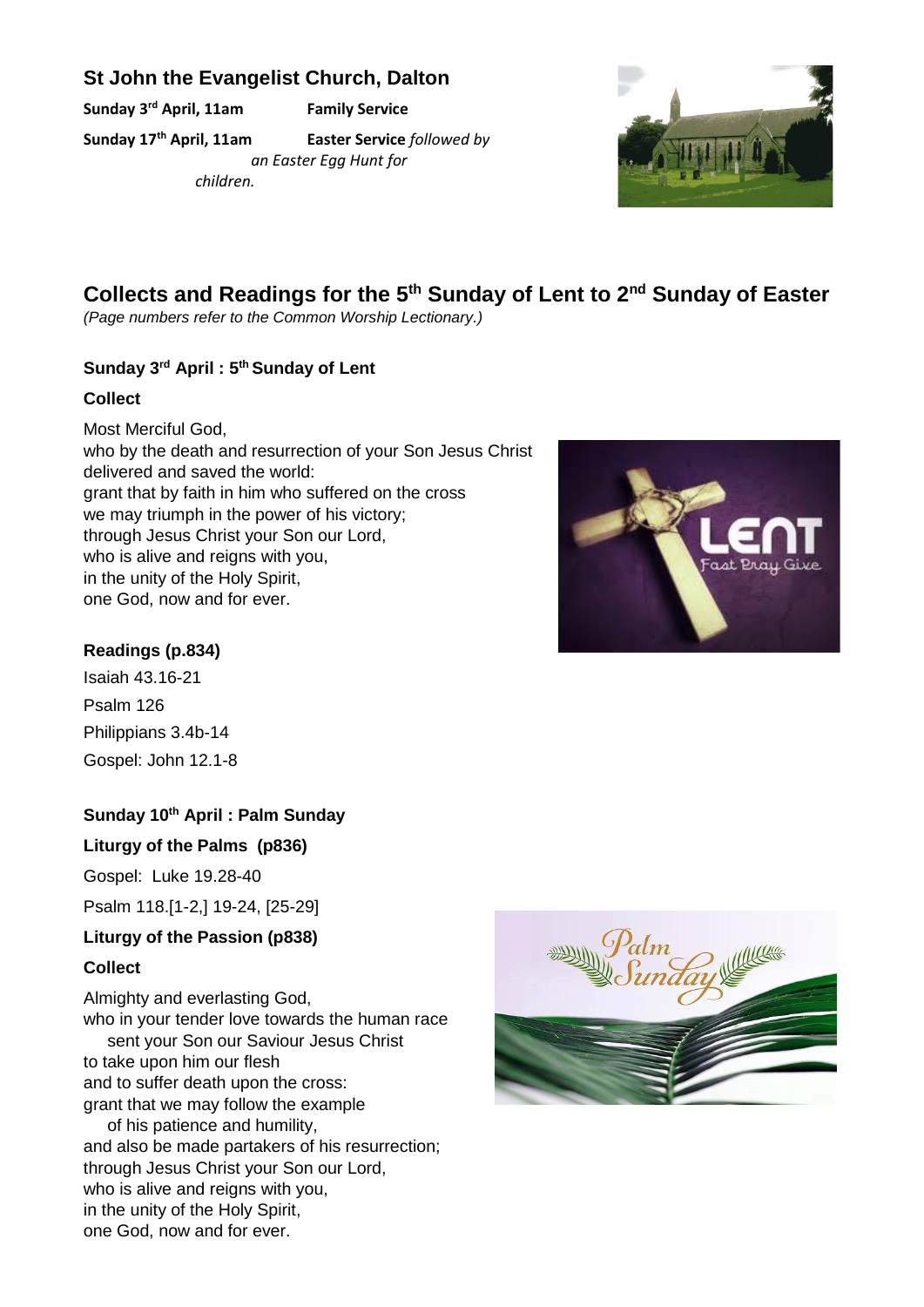# **Readings** (**p.838**)

Isaiah 50.4-9a Psalm 31.9-16, [17-18] Philippians 2.5-11 Gospel: Luke 22.14-23.56 or Luke 23.1-49

## **Good Friday 15th April**

## **Collect**

Almighty Father, look with mercy on this your family for which our Lord Jesus Christ was content to be betrayed and given up into the hands of sinners and to suffer death upon the cross; who is alive and glorified with you and the Holy Spirit one God, now and for ever.

# **Readings** (**p.860**)

Isaiah 52.13-53.12 Psalm 22, (or for a shorter text use 1-11 or 1-20) Hebrews 10.16-25 or Hebrews 4.14-16; 5.7-9 Gospel: John 18.1-19.42

# **Saturday 16th April : Easter Vigil**

#### **Collect**

Lord of all life and power, who through the mighty resurrection of your Son overcame the old order of sin and death to make all things new in him: grant that we, being dead to sin and alive to you in Jesus Christ, may reign with him in glory; to whom with you and the Holy Spirit be praise and honour, glory and might, now and in all eternity.

#### **Readings** (**p.873**)

Exodus 14.10-31; 15.20-21 Psalm 114 Romans 6.3-11 Gospel: Luke 24.1-12



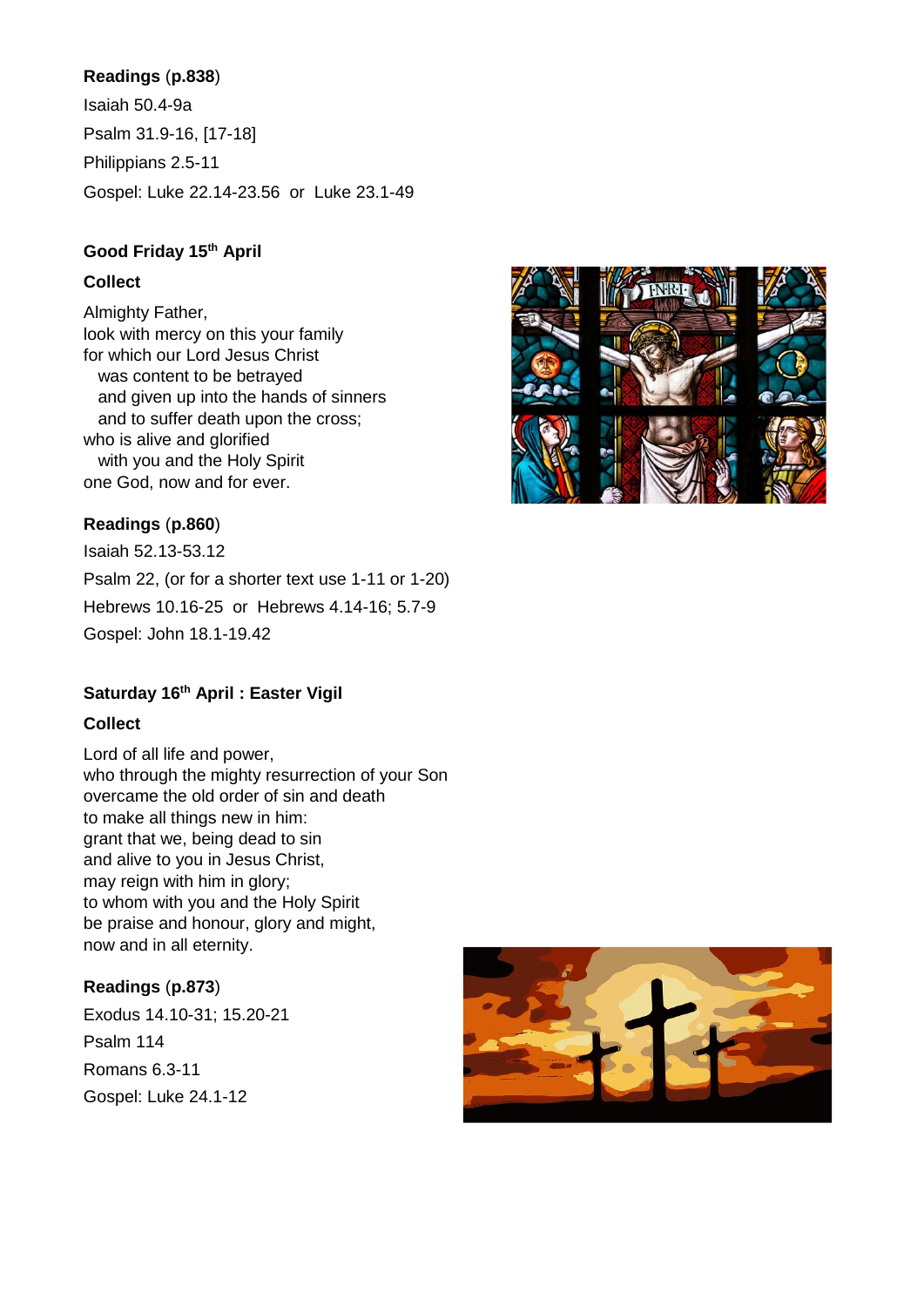# **Sunday 17th April : Easter Day**

## **Collect**

Lord of all life and power, who through the mighty resurrection of your Son overcame the old order of sin and death to make all things new in him: grant that we, being dead to sin and alive to you in Jesus Christ, may reign with him in glory; to whom with you and the Holy Spirit be praise and honour, glory and might, now and in all eternity.

## **Readings** (**p.892**)

Acts 10.34-43 or Isaiah 65.17-25 Psalm 118.[1-2,] 14-24 1 Corinthians 15.19-26 or Acts 10.34-43 Gospel: John 20.1-18 or Luke 24.1-12

## **Sunday 24th April: 2nd Sunday of Easter**

## **Collect**

Almighty Father, you have given your only Son to die for our sins and to rise again for our justification: grant us so to put away the leaven of malice and wickedness that we may always serve you in pureness of living and truth; through the merits of your Son Jesus Christ our Lord, who is alive and reigns with you, in the unity of the Holy Spirit, one God, now and for ever.

#### **Readings** (**p.898**)

Acts 5.27-32 Psalm 118.14-29 or Psalm 150

Revelation 1.4-8

Gospel: John 20.19-31





# **Repentance, Citizenship, Transformation**

The Gospel for the Second Sunday of Lent tells of the lament of Jesus over the city of Jerusalem. He speaks in tones of abject disappointment and utter heartbreak over a 'city that kills the prophets and stones those who are sent to it' (Luke 13.34).

During these last days we will all have felt something of that abject disappointment and utter heartbreak over other peoples and places – those in Ukraine.

What is the gospel, the good news, this morning – for Ukraine, for Jerusalem, for the whole world?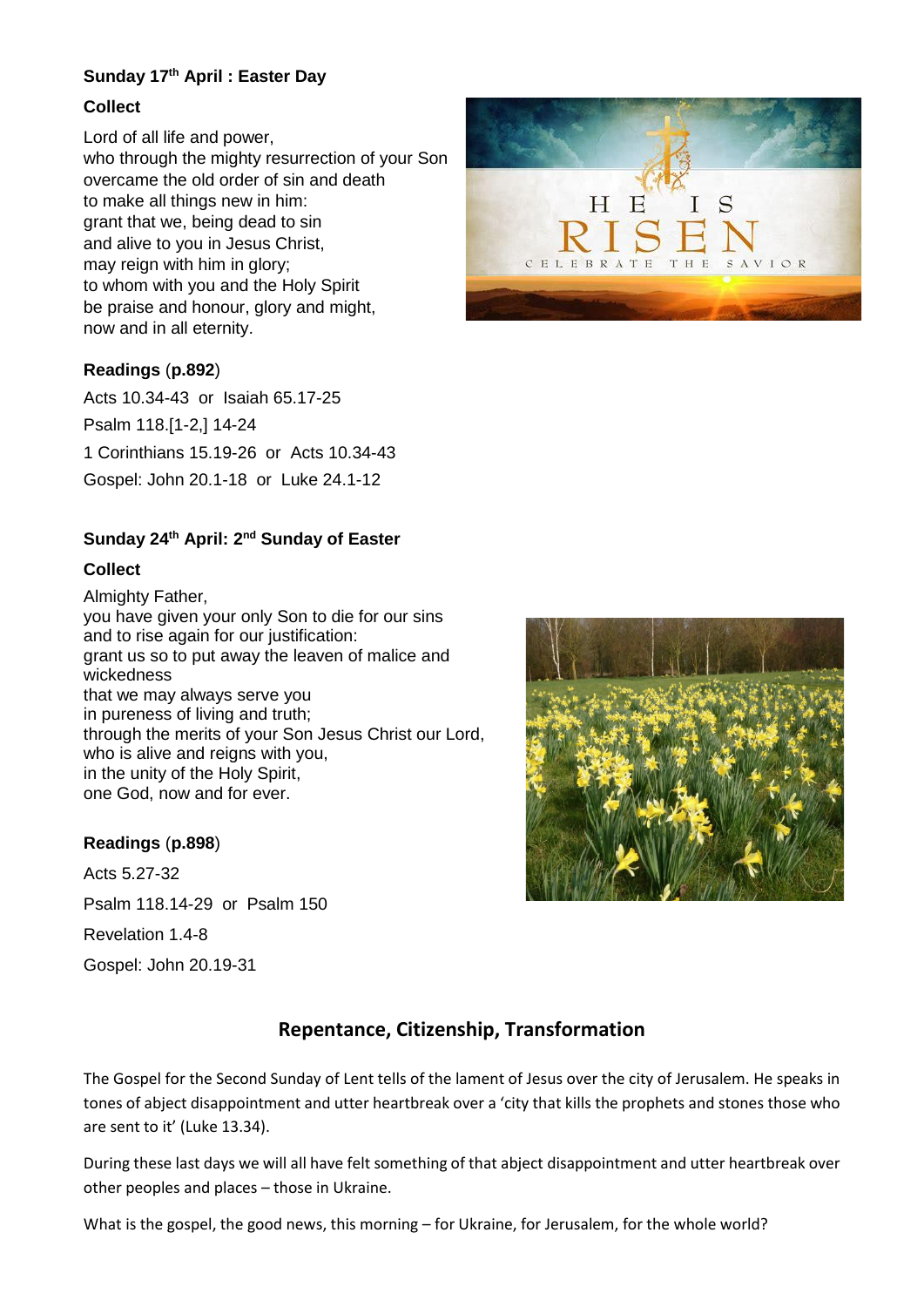Three words for you: repentance, citizenship, and transformation.

First, repentance. One of the Church's Eucharistic Prayers speaks of our being led, during these 40 days of Lent, into 'the desert of repentance'. 'Desert' is a good word here – with its associated imagery of wilderness and temptation and struggle. Repentance is far more than being sorry for something. It is about a fundamental reorientation; a turning around – a turning from, a rejection of, values, priorities and behaviours which are other than the values, priorities and behaviours of the Kingdom of God. It is not easy; it involves struggle. We live in a world where there is a profound need for repentance. Christian people are called to model such repentance, not least because of our second word – citizenship.

St Paul writes in our New Testament passage from Philippians that 'our citizenship is in heaven' (Phil. 3.20). What Paul is getting at, I think, has nothing to do with the fact that we are citizens of a country such as the United Kingdom. What he is getting at has to do with where we truly belong. It has to do with what we regard as the source and guiding principle of our values, our priorities and our behaviours. We constantly fall short of what this citizenship asks of us. The need for repentance is unending. But that doesn't alter the fact that where we truly belong, what we regard as our ultimate allegiance, is not an earthly country but the Kingdom of God. And this is the way into our third word – transformation. An earthly country is by definition something with borders and boundaries; it is about divisions between people. But the Kingdom of God is all-embracing; it seeks to gather into one all into whom God has breathed the breath of life.

In his lament over Jerusalem, Jesus speaks of how often he desired to gather its children 'as a hen gathers her brood under her wings' (Luke 13.34). Here Jesus is articulating God's passionate dream and compassionate desire to gather the human family closer and closer in his loving embrace. The divine purpose, Jesus seems to be saying, is to draw, embrace, include and welcome all people into the one family of humanity that God has intended from the dawn of Eden itself.

In this Year of Luke, our Gospel comes from Luke's Gospel. Luke saw a persistent intention on the part of Jesus to bring in those cast out, to raise up those beaten down, to bring those on the extremities of the social order close to the heart of God. Luke sees this as the heart of the messianic message of Jesus. For it is in Luke that the good news of the Messiah is first told to shepherds. Shepherds represented those on the fringe, the margins of society. It is in Luke that we have the song of Mary, the Magnificat, with its talk of bringing down the powerful and lifting up the lowly. It is in Luke that Jesus tells of a prodigal son welcomed home by a father whose compassion is extravagant. It is in Luke that Jesus tells of a good Samaritan to people who despised Samaritans. It is in Luke that a thief finds the Kingdom of God while dying on a cross next to Jesus. And it is in Luke that, when he begins his ministry, Jesus identifies his work with the prophecy of Isaiah – the prophecy which saw the Spirit of God causing good news to be declared, lives changed and societies transformed. That declaration formed the beginning of a chain reaction of personal and social transformations which continues to this day, and which looks forward to the establishment of the Kingdom in its fullness.

Luke was also the author of the Acts of the Apostles. It is in Acts that we have the account of the first Pentecost. With the gift of the Spirit in their hearts and minds and lives, the followers of Jesus share in God's work of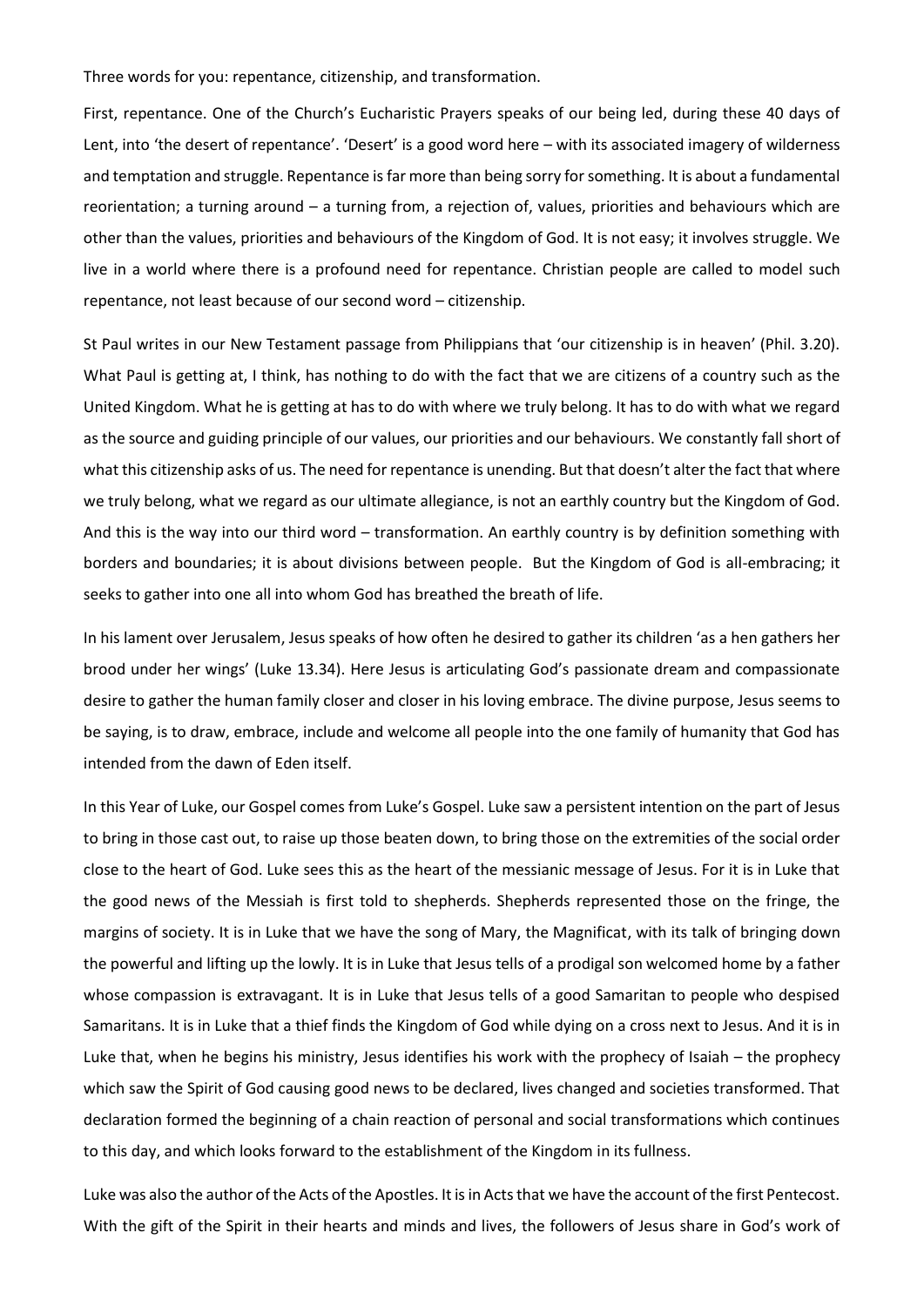creating a new humanity in Christ. As the good news of Jesus is proclaimed and the Holy Spirit of God is poured forth, a new human community emerges from the great variety and diversity of humanity. 'That very variety is woven into a new tapestry so that the ancient longings of the prophets for a new humanity is realized' (Michael Curry, *Feasting on the Word, Year C, Vol 2, p73*).

We are far from that new humanity. And so there is still heartbreak – the heartbreak of Jesus over the city of Jerusalem; heartbreak around the world at this time over Ukraine. The abject disappointment and utter heartbreak with which we began. We feel such things because, despite what the Christian Gospel has to say about repentance, citizenship and transformation, the Kingdom has yet to come in its fullness. But if you and I as Christian people have anything to say to a troubled world – both to the victims of inhumanity and to the perpetrators of inhumanity – it is surely about the possibility of change, of transformation. There is much suffering on the way – suffering not only in human hearts, but also in the heart of God. 'And when human hearts are breaking, under sorrow's iron rod, then they find that selfsame aching deep within the heart of God' (Timothy Rees' hymn *God is Love, let heaven adore him*). But to such suffering, what we bring is the gospel call for repentance, the gospel call for an all-embracing understanding of citizenship, and the gospel promise of transformation, of a new heaven and a new earth. In the face of abject disappointment and utter heartbreak, there is yet a gospel to proclaim – good news for all in all the world. Amen.

## **The Rev'd Canon Steven Harvey**

# **April Reflection**

#### **Christ has died: Christ is Risen: Christ will come again.**

These are words that we say as part of the Communion service as we acknowledge together the reality of what has already happened, but also they look forward to a future that is not here yet.

In the Easter story, we have the decisive moment in the history of the world, but we are still waiting for the full effects of that moment to be worked out.

We had hoped that 2022 would be the year when we could concentrate on recovery after the Covid pandemic. We recognise that the virus is still circulating in our communities, and it could still mutate into something rather nasty, but we were hoping for better times. And then Russia invaded the Ukraine for reasons we



don't really understand, and our lives are again stressed as fuel prices rise sharply along with many other prices making life difficult or nearly impossible for many on low incomes.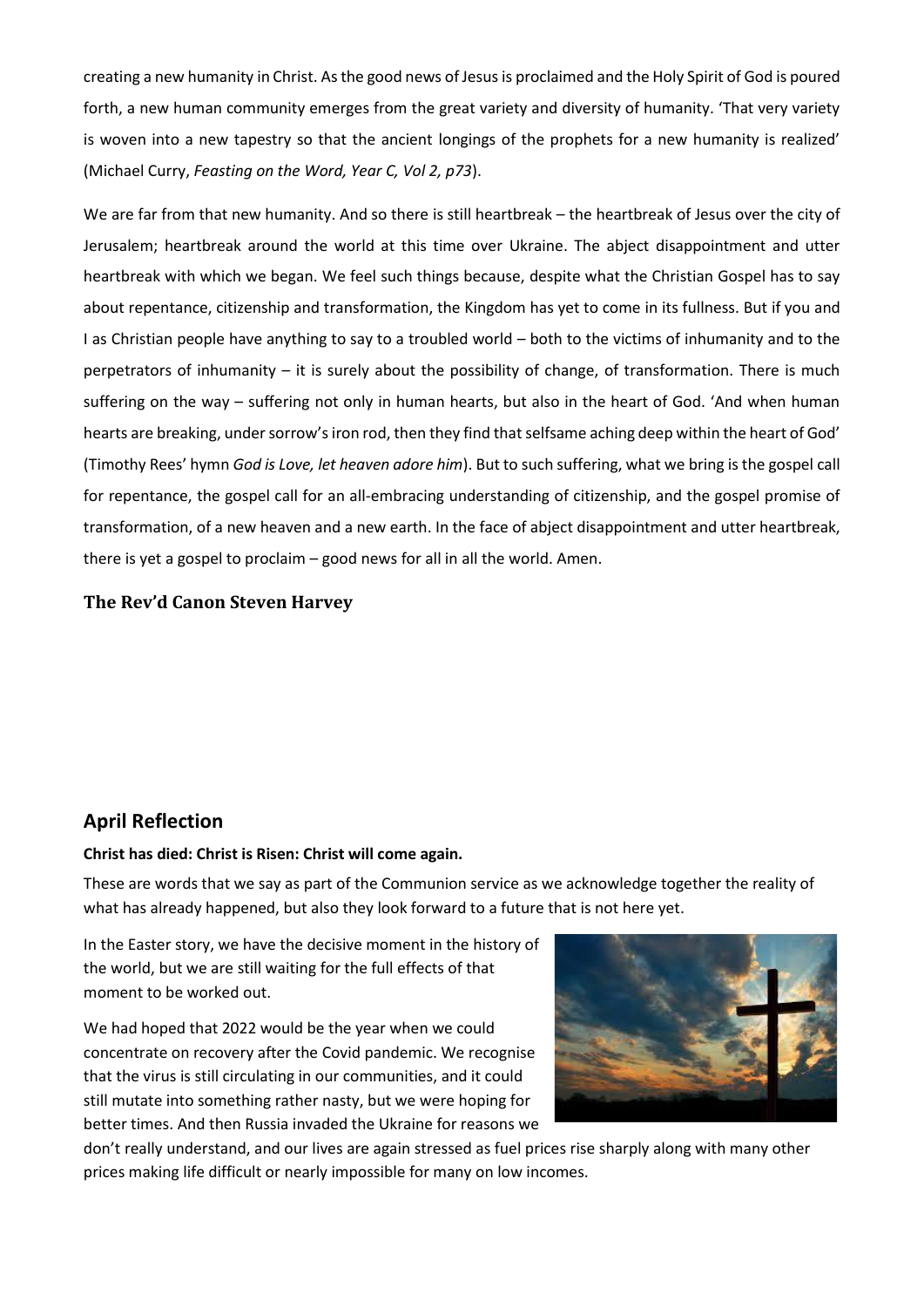And so we find ourselves living in the second paragraph of our opening sentence and waiting for Jesus to return to put right all that feels so disordered in our world today. We are not, of course, the first generation to look at the world and see so many problems. In the 14<sup>th</sup> century the English mystic, Julian of Norwich, lived through turbulent times.



Julian lived in Norwich which was then an important centre for commerce that also had a vibrant religious life. During her lifetime, the city suffered the devastating effects of the Black Death of 1348–1350, the Peasants' Revolt (which affected large parts of England in 1381), and the suppression of the Lollards. In 1373, aged 30 and so seriously ill she thought she was on her deathbed, Julian received a series of visions or 'shewings' of the Passion of Christ. She recovered from her illness and wrote two versions of her experiences, the earlier one being completed soon after her recovery and a much longer version, today known as the Long Text, was written many years later.

Julian was therefore living at a time when it was obvious that being a Christian was not a guarantee of a trouble-free life, but as a result of her visions she was able to write "He said not 'Thou shalt not be tempested, thou shalt not be travailed, thou shalt not be dis-eased'; but he said, 'Thou shalt not be overcome."

Going further back in history, at the time of Jesus, the Jewish nation was living in stressful times under an occupying power (Rome) and a local government under Herod that was more interested in its own wellbeing than that of its fellow countrymen. Jesus spoke to his disciples in a time of fear and anxiety when he said to them 'I am the Way, the Truth and the Life'. In our present situation both nationally and internationally we can find comfort in seeing Jesus as the Way

In describing Himself as The Way, Jesus is saying that He is so much more than a guide to life. To follow Jesus is a Way of Life. So, what might this Way of Life look like? Jesus Himself gives us a glimpse when He is asked what are the most important commandments- i.e., what are the key principles to living life well? His reply is astonishingly simple. Love God. Love your neighbour.

To love God is to recognise that we cannot do life on our own. It is to place our trust in the God who has made us, who knows us, and who loves us more than we can possibly imagine. Out of that place of security of knowing that we are loved and that we are significant, we can then reach out to those around us to affirm that they too are loved and that they too are significant.

As we face yet another time of uncertainty, we may need to relearn what it is to love God and to love our neighbour in what will feel like unfamiliar circumstances. So many of our familiar assumptions have disappeared, and our usual ways of doing things, both post covid and in light of the Russia / Ukraine war will need to be reinvented. And yet we need to re-emerge into our daily lives looking to Jesus as the one who knows what the Way ahead looks like. That Way will look different to each of us, but we travel in company with one another knowing that we can all look to Jesus and that, in Him, there is a Way through, and it is a Way that leads to life.

#### **Psalm 23**

Psalm 23 is not only the best known, but also the best loved of all the Psalms. It is usually assumed to be written by King David three thousand years ago out of his experience as a shepherd.

The theme of God as a shepherd was common in ancient Israel and Mesopotamia. For example, King Hammurabi, in the conclusion to his famous legal code, wrote: 'I am the shepherd who brings well-being and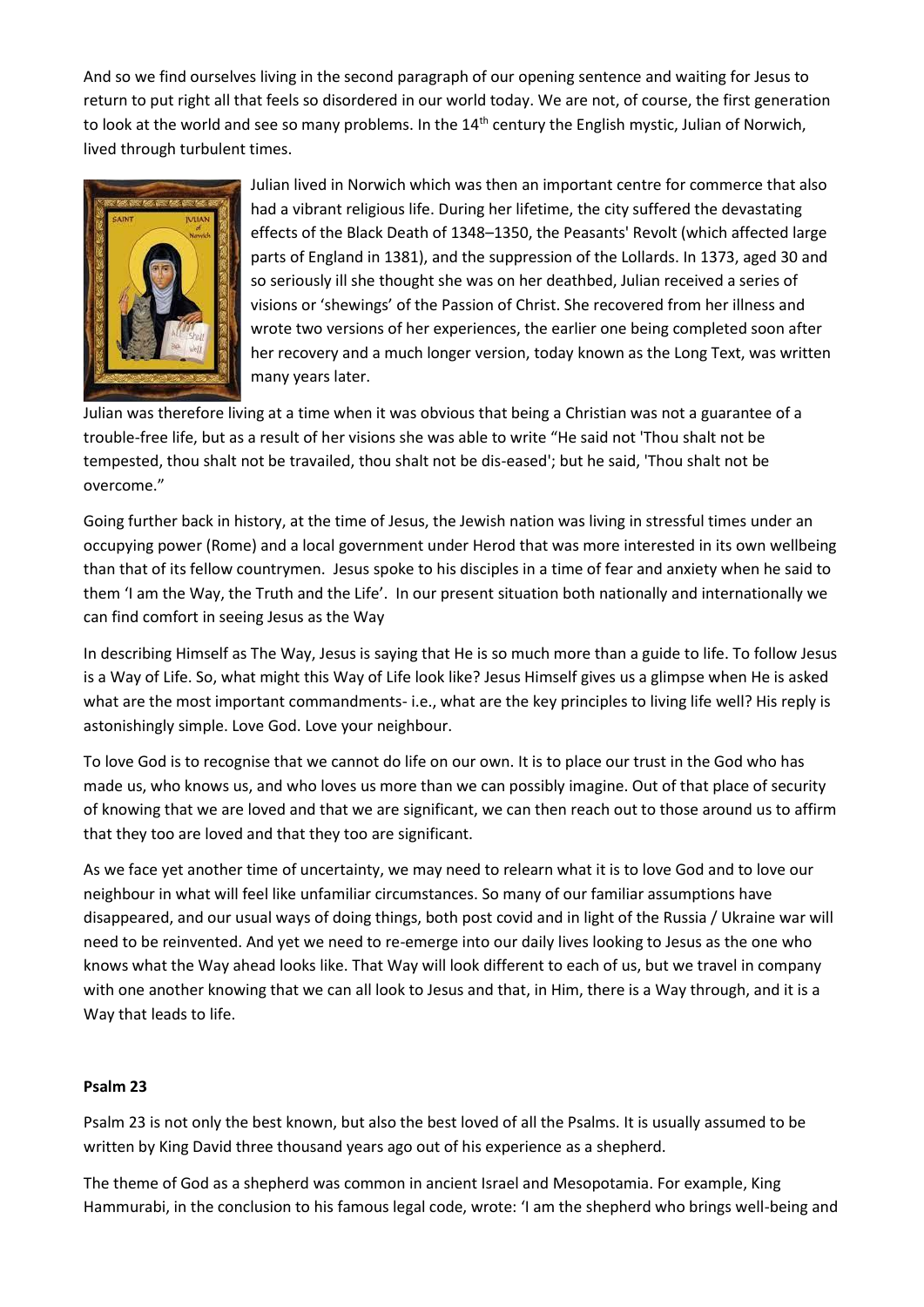abundant prosperity; my rule is just.... so that the strong might not oppress the weak, and that even the orphan and the widow might be treated with justice.' This imagery and language was well known to the community that created the Psalm and was easily imported into its worship.



So why is the psalm so loved? Psalm 23 portrays God as a good shepherd, (our impression enhanced by the gospels) feeding and leading his flock.

Some commentators see the shepherd imagery pervading the entire psalm. Some even suggest that 'Thou preparest a table before me' refers to the ancient shepherding practice of using little raised tables to feed sheep and 'Thou anointest my head with oil' may refer to pouring oil on wounds to repel flies.

Another intriguing interpretation is that the Valley of the Shadow of Death was an actual geographic location in Israel, the Kidron Valley, which David would have known. Death threatened from the treacherous hairpins, and also from the opportunities for bandits to hide and attack the unwary. Whether this was intended or not, the image of being accompanied

It death's dark vale by the good shepherd has brought great comfort to many facing death or enduring bereavement.

For many of us, our familiarity with the text is reinforced by our love of the musical settings. The best-known tune for the hymn 'The Lord's my shepherd, I'll not want' is Crimond. Crimond is a village in Aberdeenshire. It is thought that this tune was composed by Jessie Seymour Irvine, daughter of Rev. Alexander Irvine, minister of the Crimond Parish. Jessie was a keen musician and was undergoing training as an organist. According to some accounts, she composed the tune in 1871 as an exercise for a composition class and it was first performed at evening worship at Auchterless Parish Church.

Dissatisfied with her own harmonisation, she asked David Grant, a musician from Aberdeen to reharmonise it for her. A descant to Crimond was written for the Queen's wedding in 1947.



Crimond is however not the only tune for this hymn. Brother James' Air is another by the Scottish composer James Leith Macbeth Bain. Later known as Brother James, he founded Crimond Church

'The Brotherhood of Healers'. They worked among the poor of Liverpool and often sang the tune to their patients. Another Psalm 23 version familiar from a secular setting was composed by Howard Goodall and became the theme music to TV's 'Vicar of Dibley'

Of course, there are people in parts of the world who have never seen a sheep - maybe even some UK city dwellers, though our culture is steeped in notions of the shepherd from Little Bo Peep onwards. Translators of the bible for obscure tribes have sometimes used other concepts related to their own society. Such is the universal message that the psalm has, that it has been adapted for various situations, such as the sailor's version, 'The Lord is my pilot, I shall not drift.' Other examples are 'The Lord is my choirmaster, I shall never be out of step with the music.' 'The Lord is my compass and courier, I shall never be lost or abandoned' and even, a bit more tongue in cheek for family historians, 'Genealogy is my pastime, I shall not stray. It maketh me to lie down and examine half-buried tombstones'. You might like to compose your own version!

# **Richard Byas**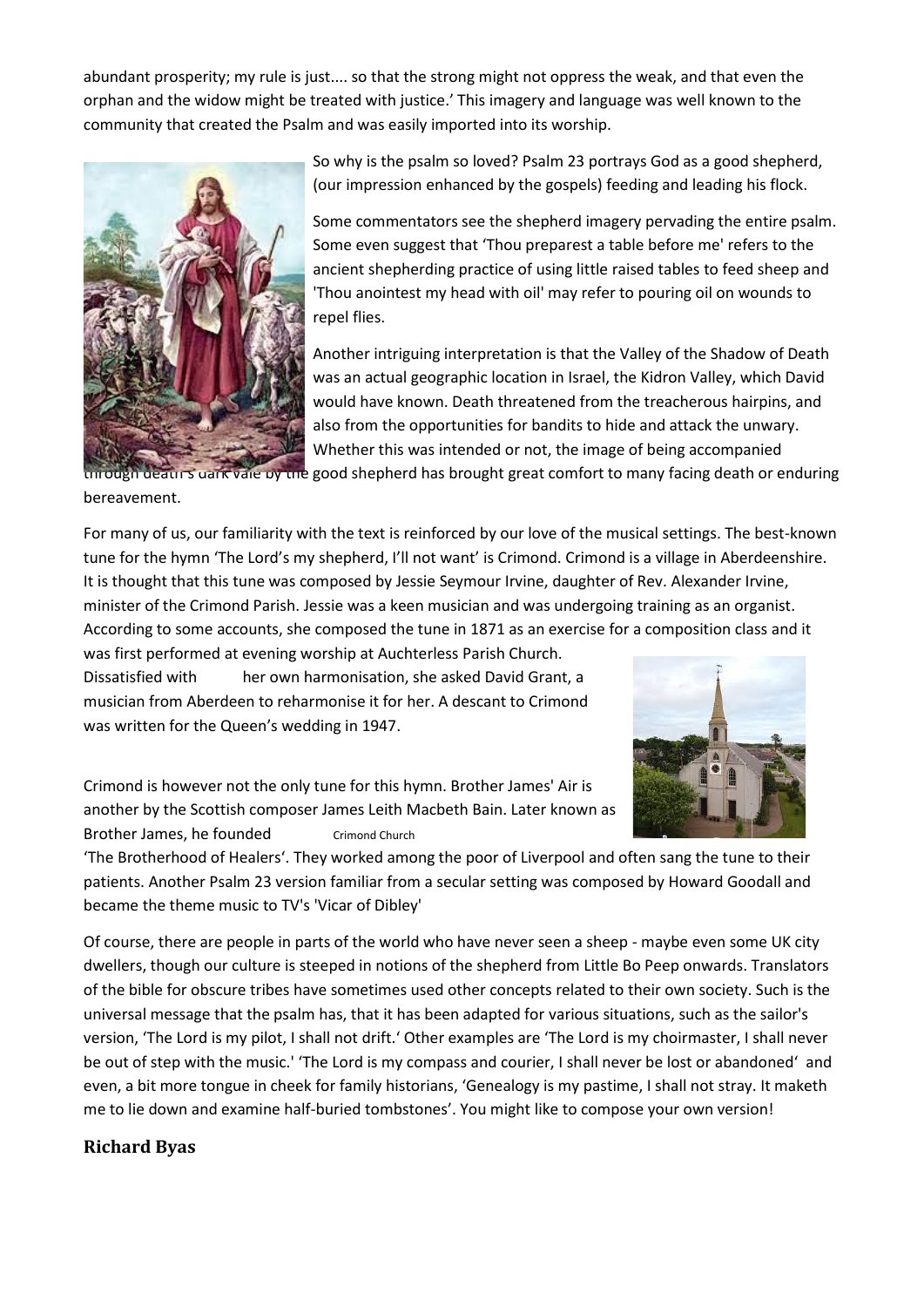# **Making peace with his penance**

A Catholic priest spied a parishioner enjoying some tasty smoked sausage on a Friday during Lent a strict no-no in the church. The priest, being a pragmatic soul, told the man for his penance he was to bring a load of timber to the church to help repair the roof.

The man grumbled but went off to do his penance. He arrived at the church on the next Friday and proceeded to dump a huge load of sawdust at the front door.

"What's this?" the priest wanted to know. "I told you your penance was a load of timber, not sawdust."

The man replied coolly, "Well, if that sausage I ate was meat, then this sawdust is timber."



# **Baldersby St James Church - Drop In and Chat**

Every Tuesday 10a.m. – 12 noon in the café area at the back of church. Drop in for a chat, book swap or have a quiet sit at our jigsaw table. Our first two weeks have been very well attended – 24 people called by during the mornings and enjoyed a visit from pupils at Baldersby School, opposite the church, which was much appreciated. Best of all its FREE but you might have to make your own coffee!

# **Dalton Events**

**Mums and Tots**